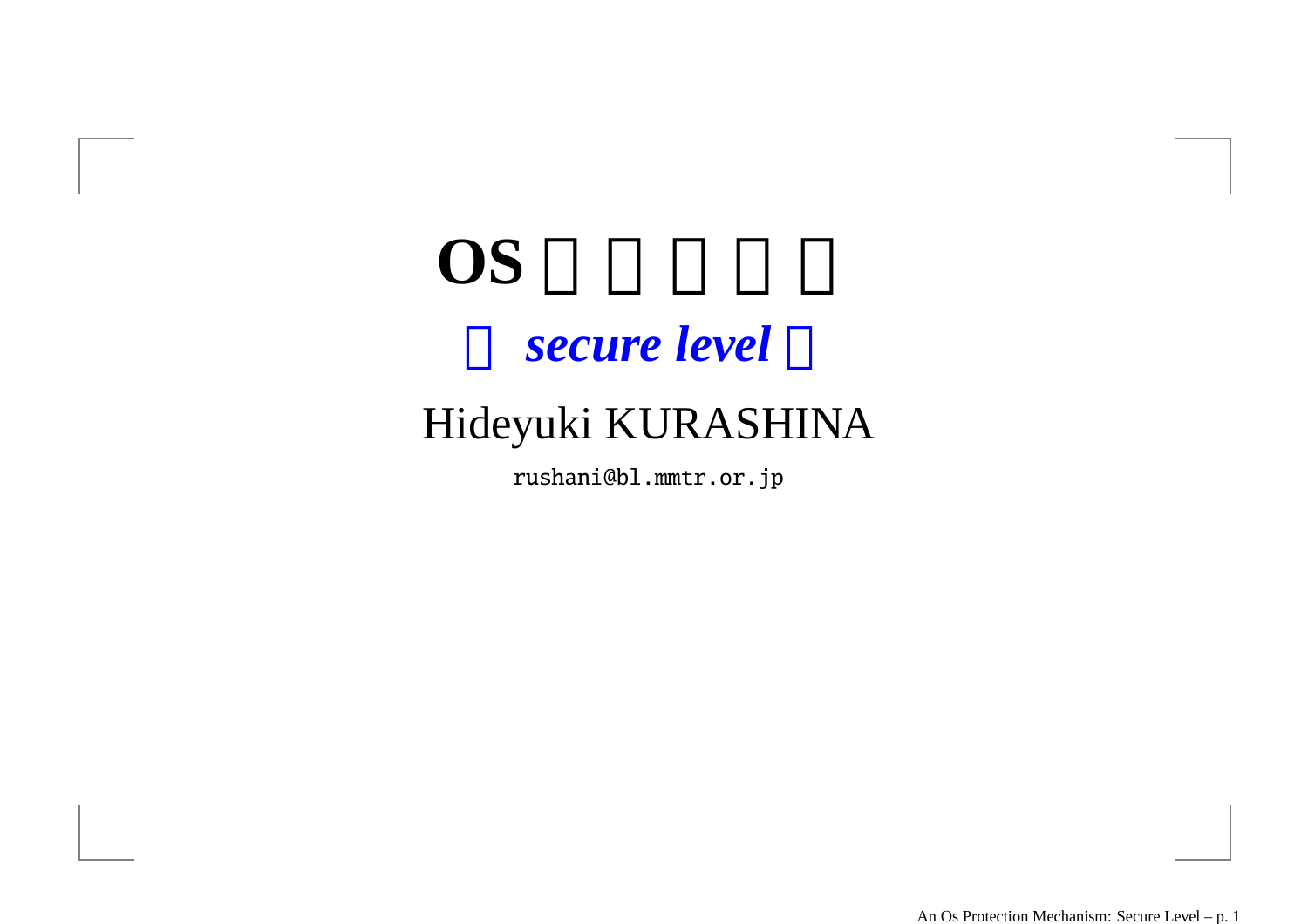#### **What's "secure level"?**



#### NetBSD 2.0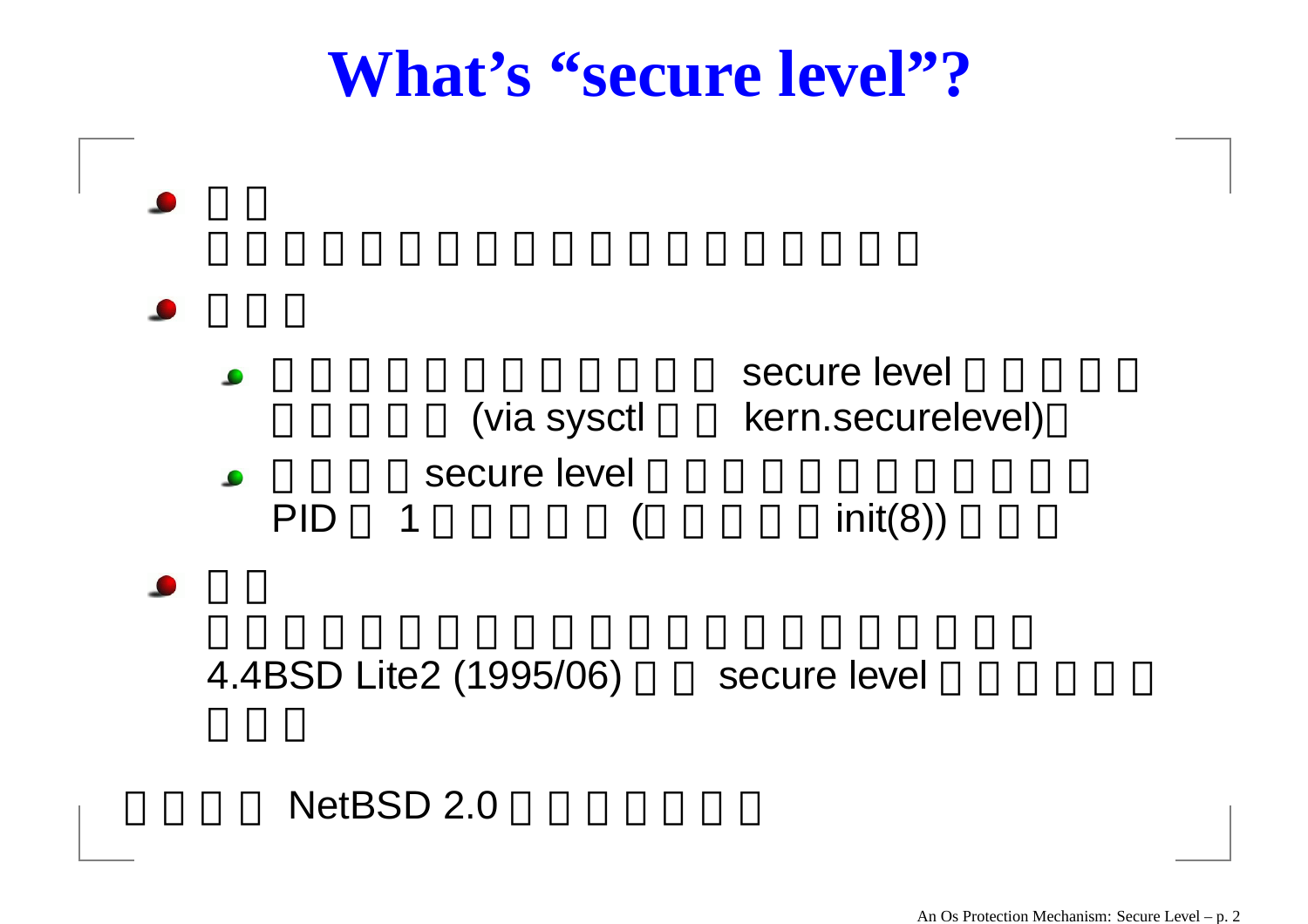#### **Level -1**

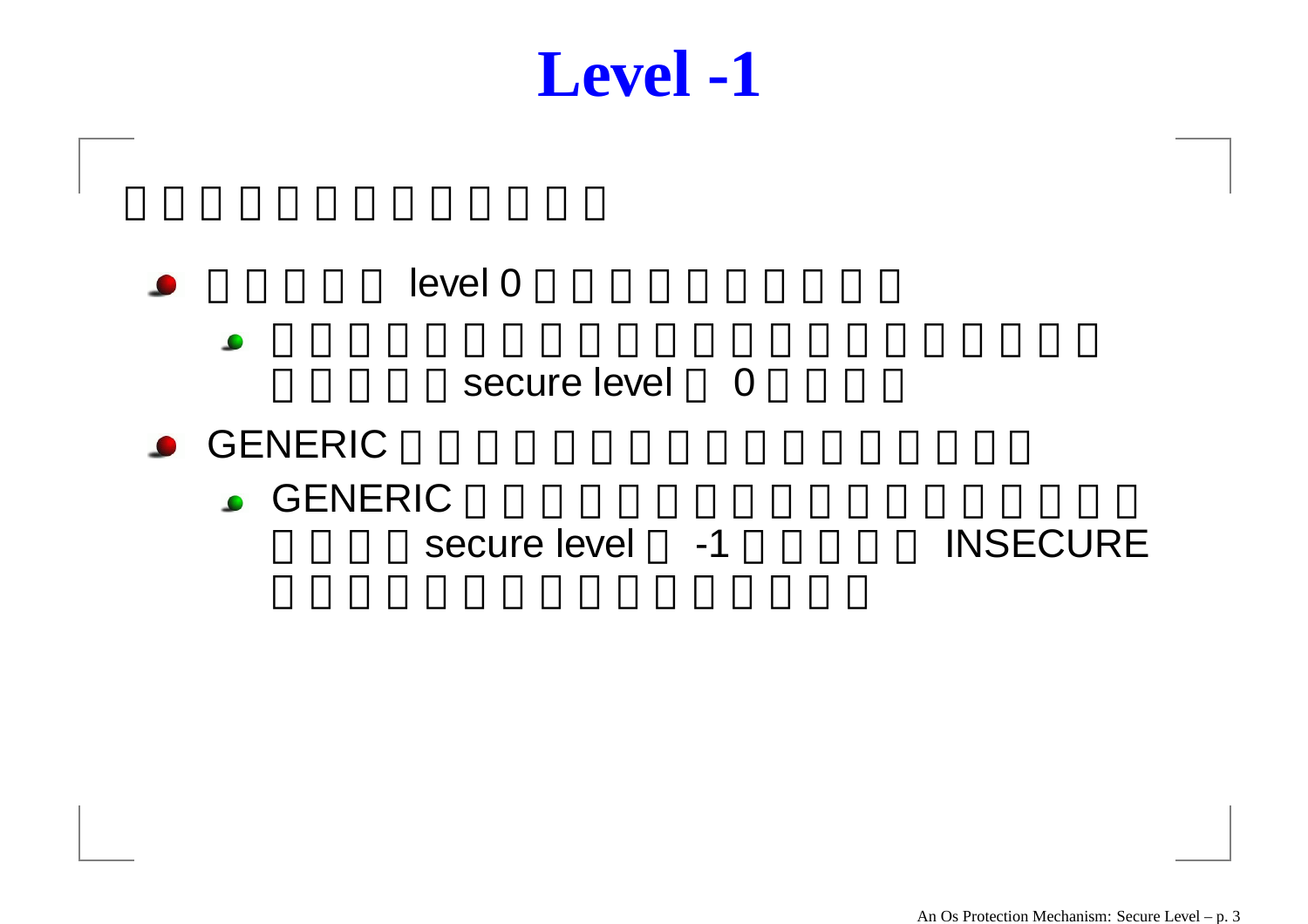### **Level 0**

#### **•** immutable ( ( ) append-only ( )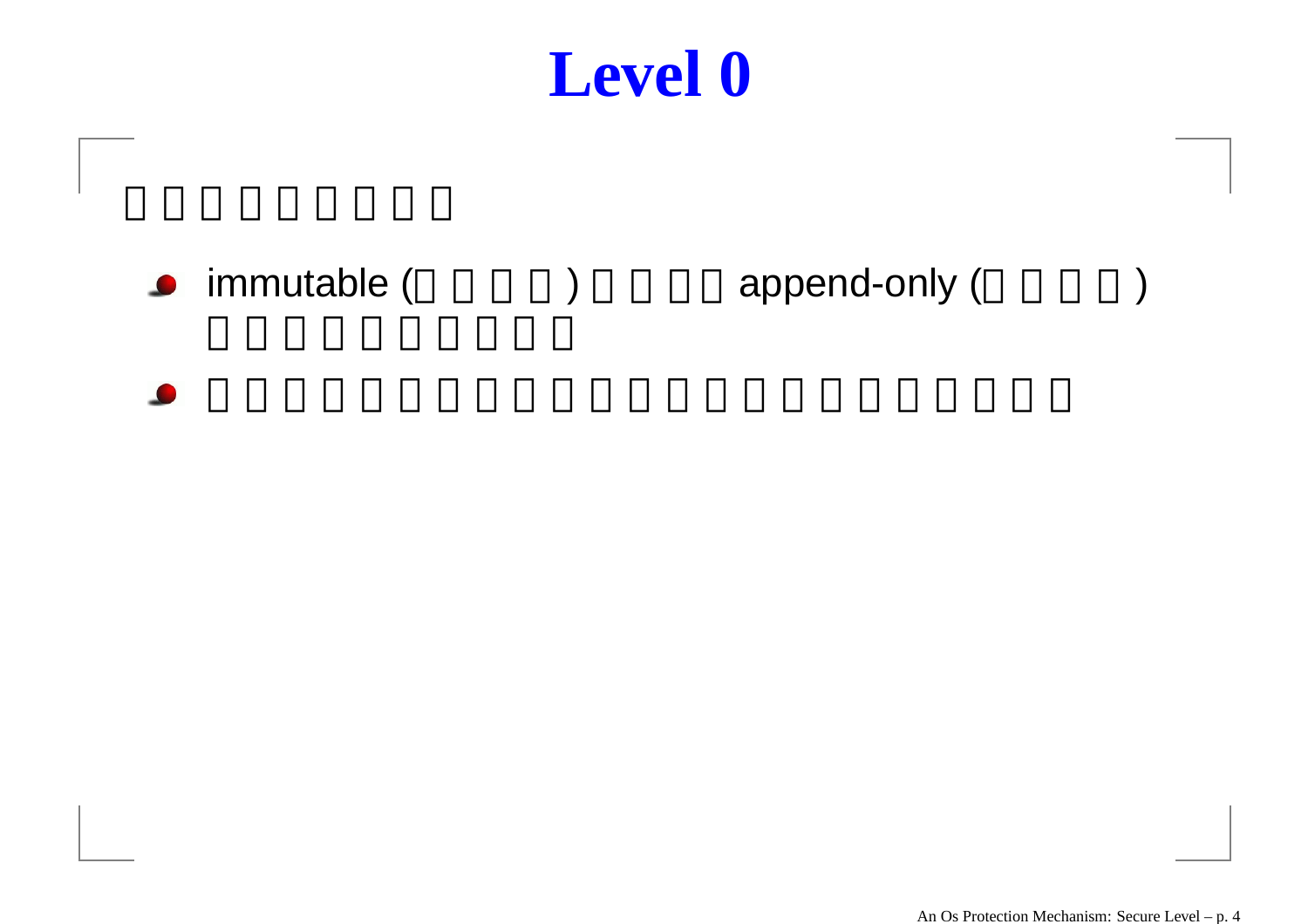# **Level 1**

immutable append-only

 $\bullet$ 

/dev/mem/dev/kmem

> **NetBSD**  aperture (pkgsrc/sysutils/aperture)

X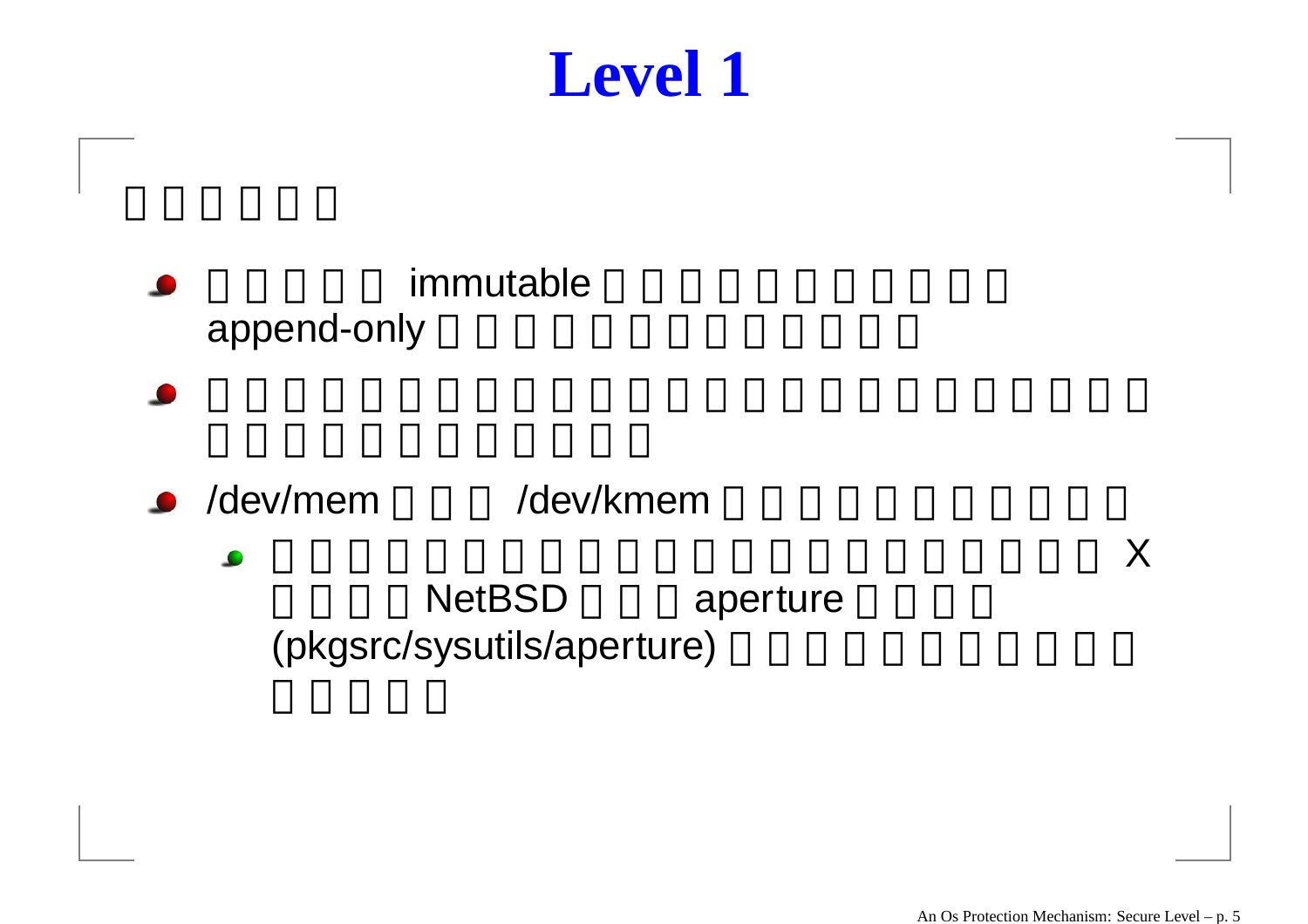# **Level 1 (Cont.)**

verified exec

- sysctl kern.rtc\_offset, net.inet.ip.forwsrcrt
- LKM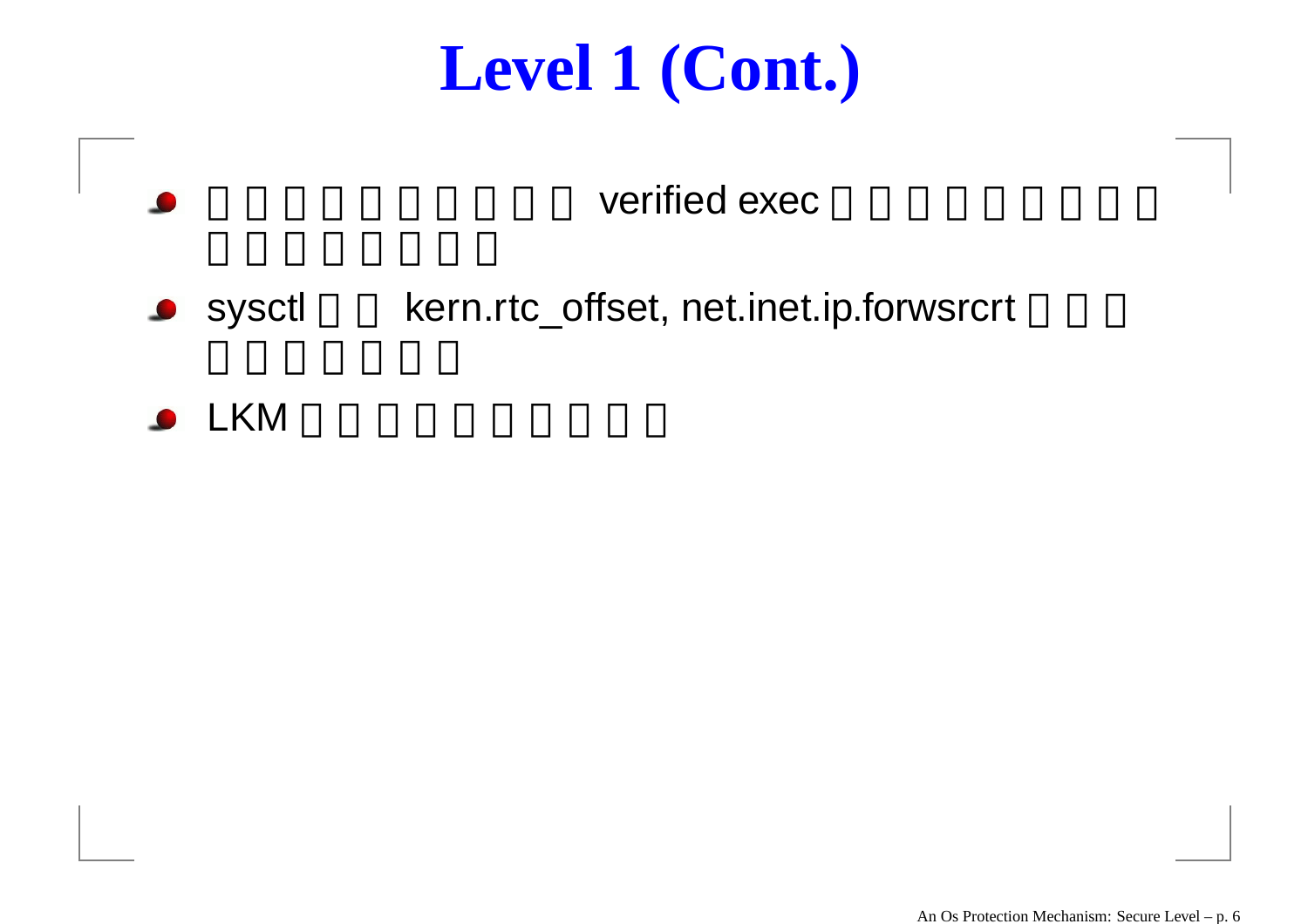

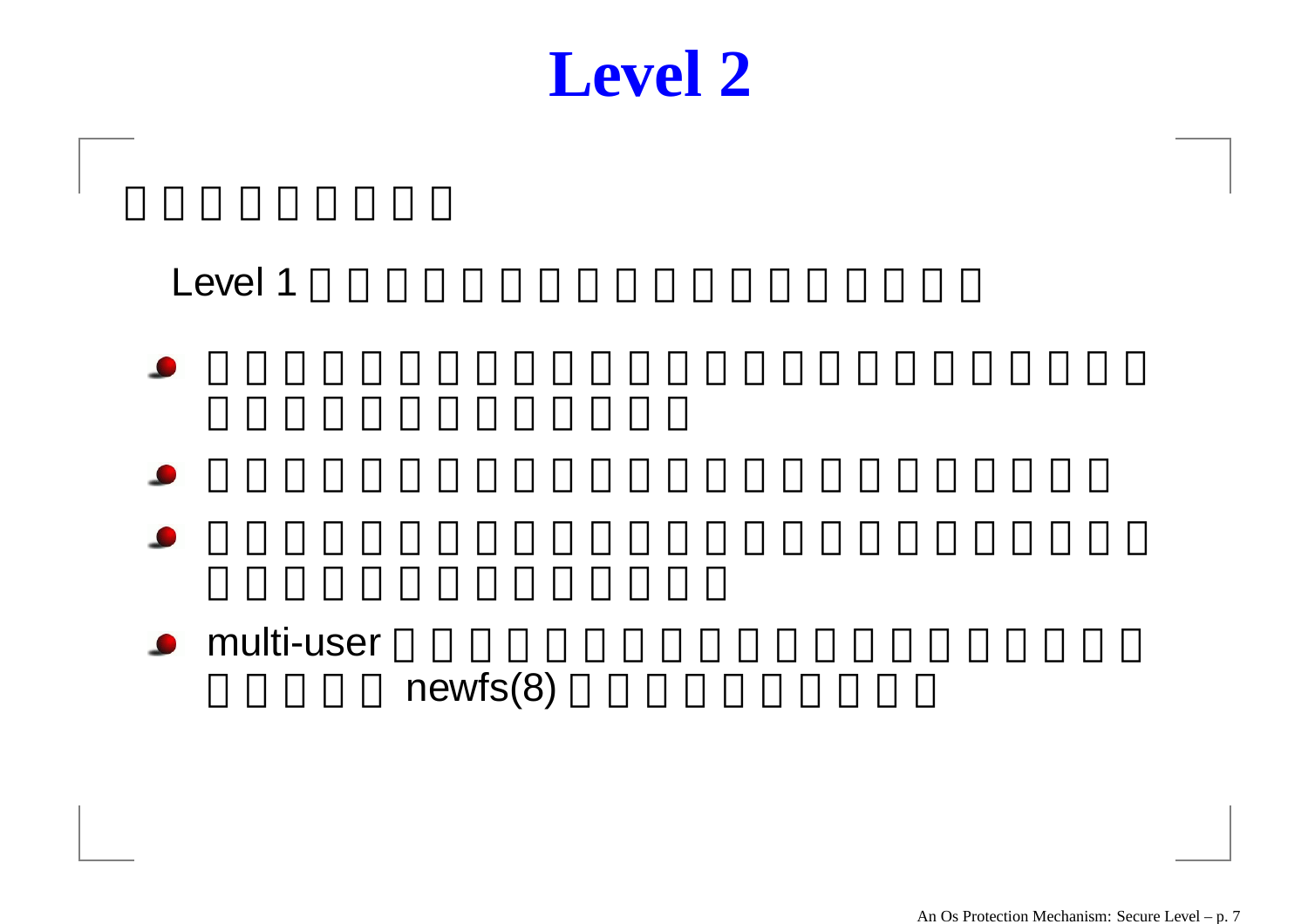# **Level 2 (Cont.)**

- **settimeofday(2)**
- $\bullet$  IP (ipf) NAT core  $($ console single-user root /etc/ttys console "secure" arch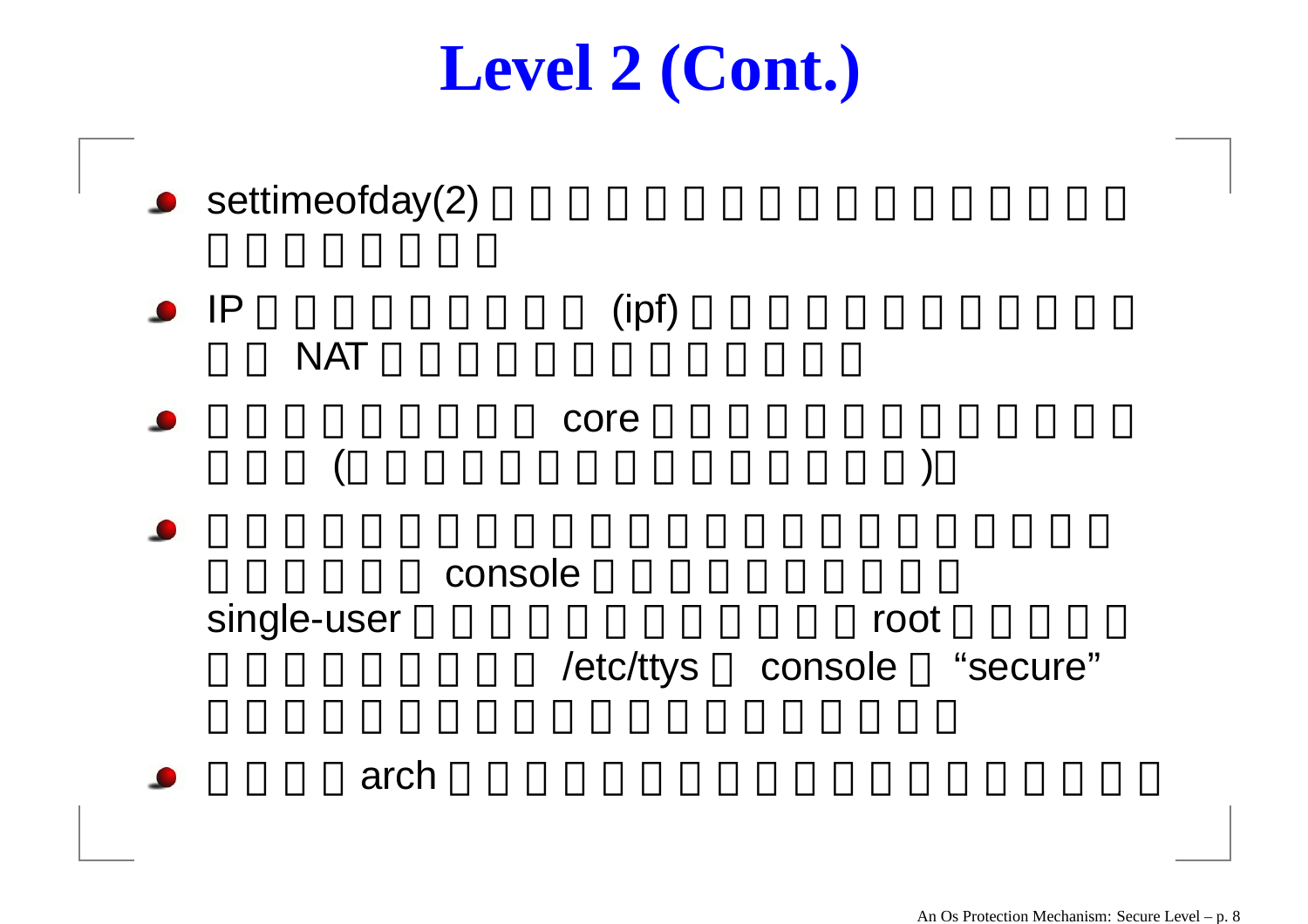### **Misc.**

|                                                | <b>Securelevel</b>        |         |         |  |                                |
|------------------------------------------------|---------------------------|---------|---------|--|--------------------------------|
| • FreeBSD, NetBSD, OpenBSD                     |                           |         |         |  | secure level<br><b>FreeBSD</b> |
|                                                | Level 3                   | Level 2 | IP      |  |                                |
| init(8)                                        | • FreeBSD  1 secure level |         |         |  | $\overline{2}$                 |
|                                                | • NetBSD  multi-user      |         |         |  | single-user                    |
| secure level<br>$\Omega$<br>• OpenBSD  OpenBSD |                           |         |         |  |                                |
|                                                | $\bullet$ FreeBSD 5.x     |         |         |  |                                |
|                                                |                           |         | jail(8) |  | secure leve                    |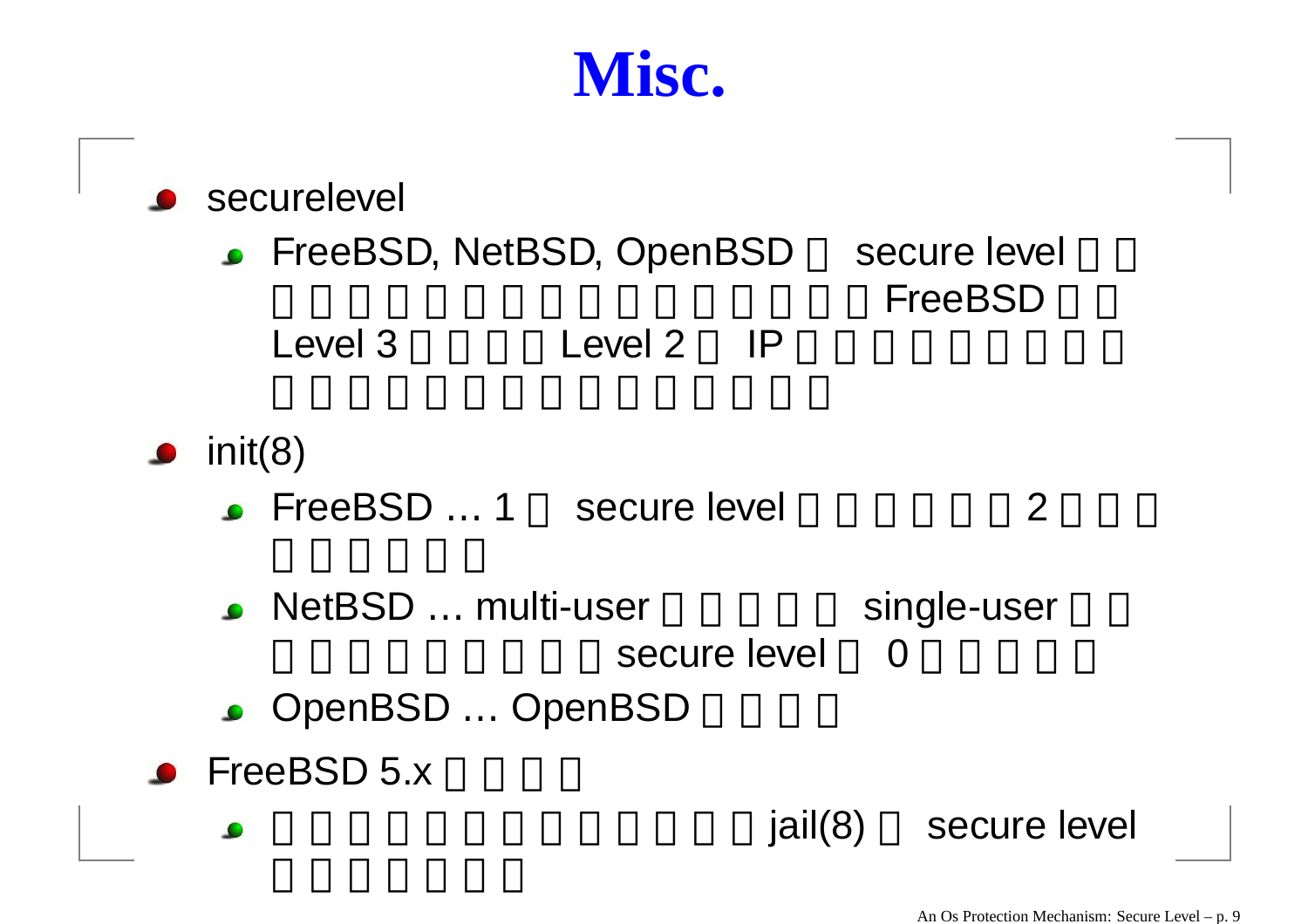# **Conclusion**



An Os Protection Mechanism: Secure Level – p. 10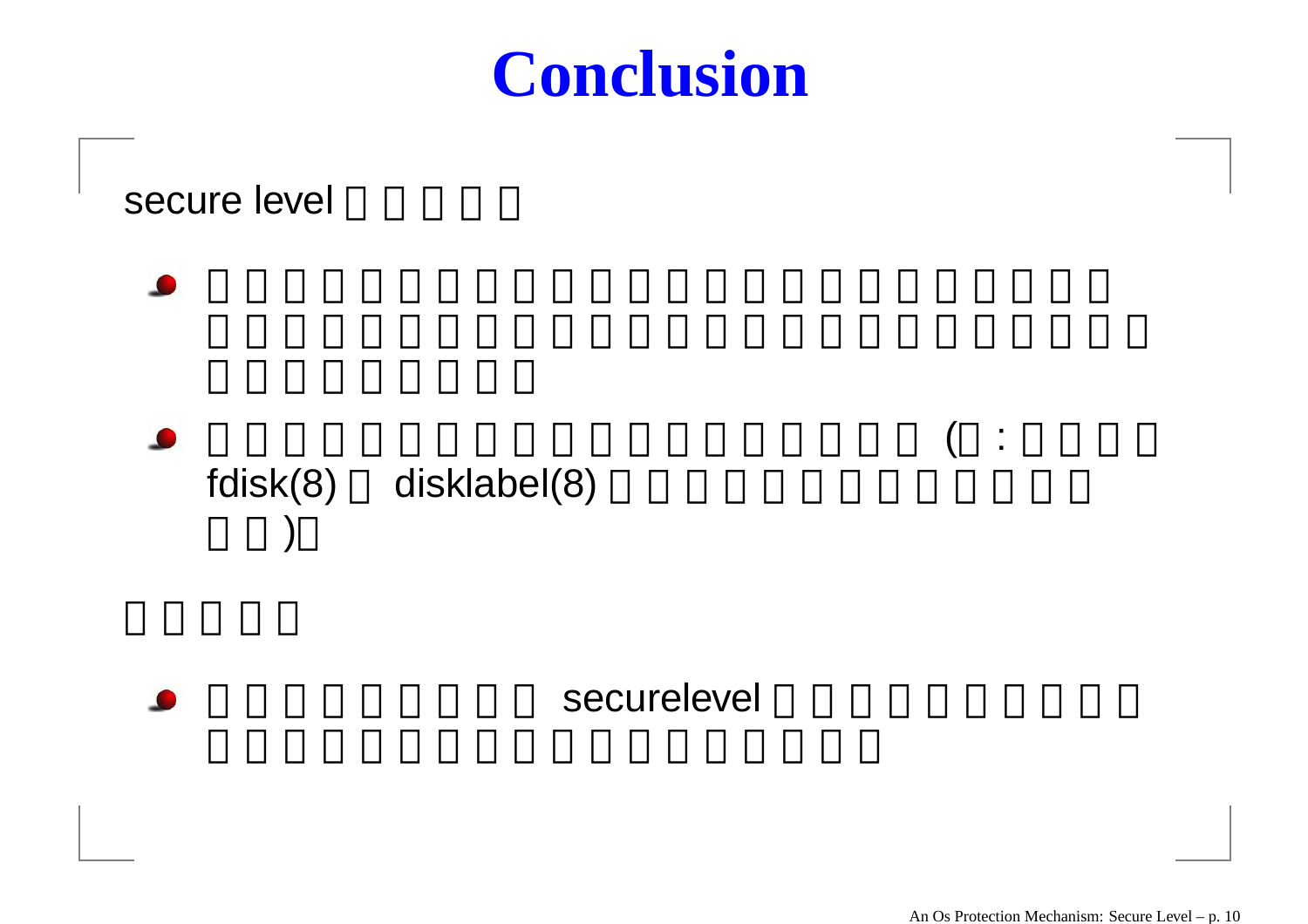# **References**

- init(8)  $\bullet$
- $lkm(4)$  $\bullet$
- $\bullet$  options(4)
- $\bullet$  sysctl $(3)$
- $\bullet$  rc.conf(5)
- /etc/defaults/rc.conf  $\bullet$
- /etc/rc.d/securelevel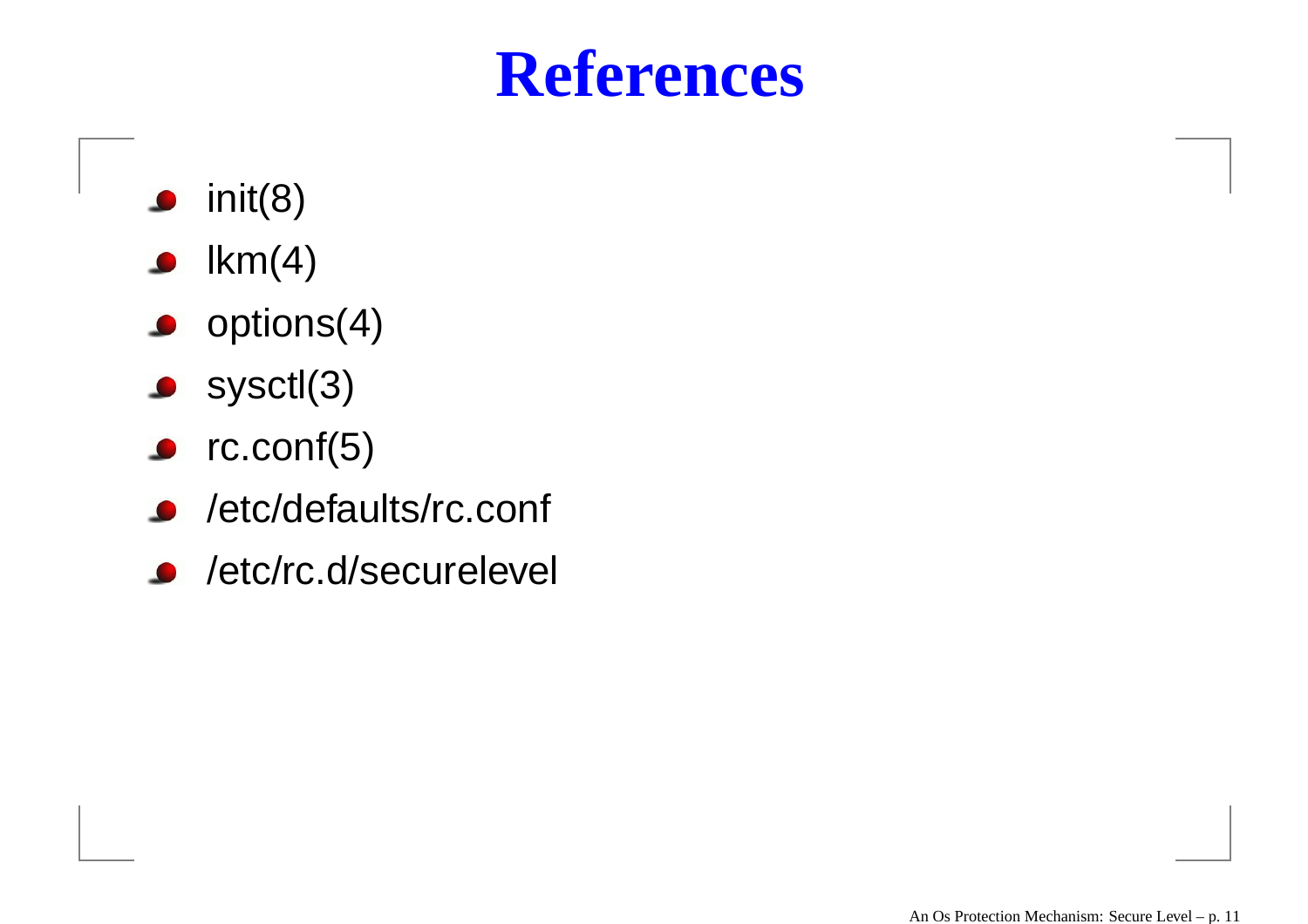# **Appendix: Ralated Files (1/3)**

src/sbin/init/init.c src/sys/arch/alpha/alpha/machdep.c src/sys/arch/amd64/amd64/sys\_machdep.c src/sys/arch/i386/i386/sys\_machdep.c src/sys/arch/news68k/news68k/disksubr.c src/sys/arch/newsmips/newsmips/disksubr.c src/sys/arch/xen/i386/sys\_machdep.c src/sys/dev/i2o/dpti.c src/sys/dev/i2o/iop.c src/sys/dev/ic/dpt.c src/sys/dev/ic/icp\_ioctl.c src/sys/dev/ic/mlx.c src/sys/dev/pci/mly.c src/sys/dev/pci/twe.c src/sys/dev/tc/stic.c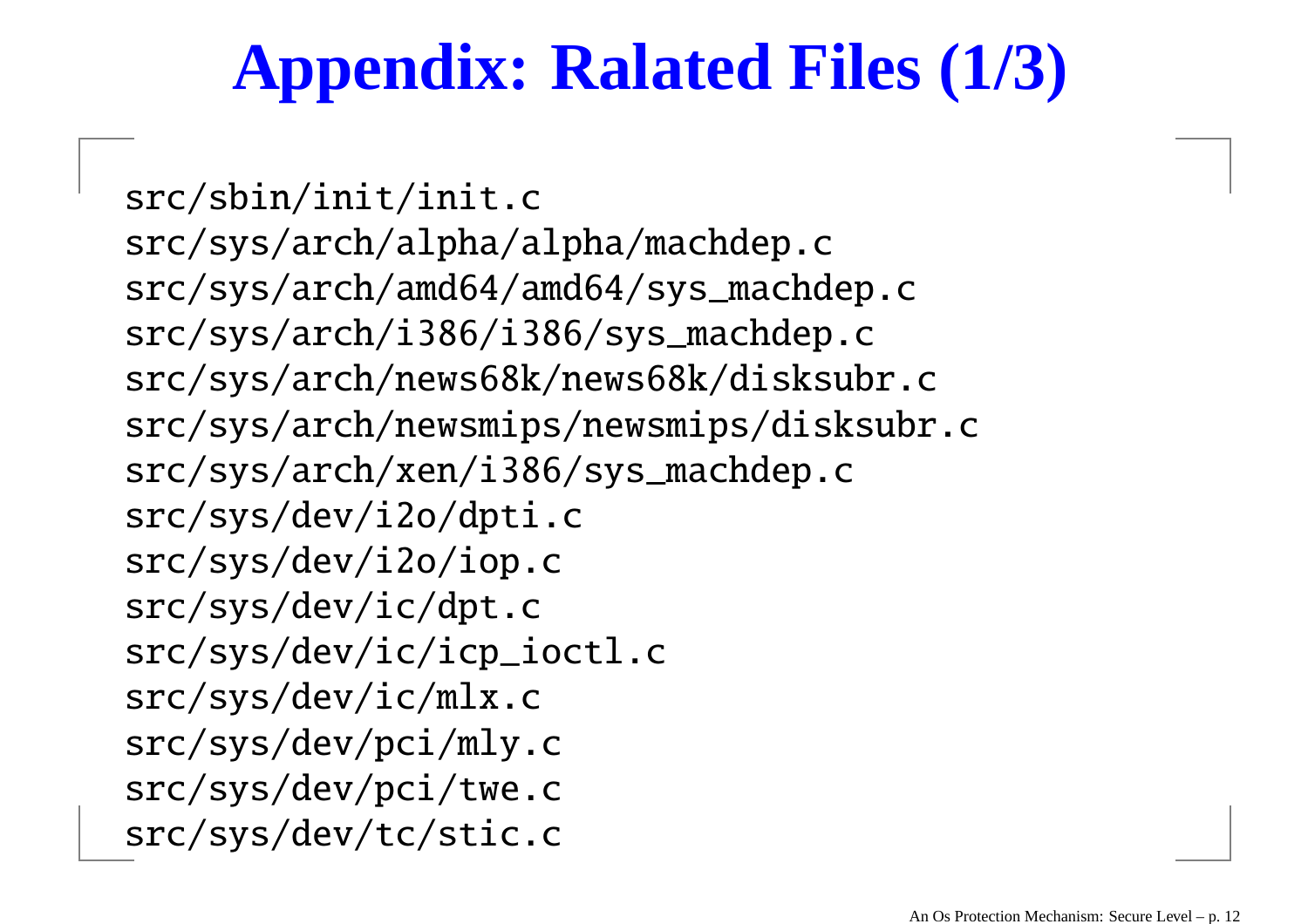# **Appendix: Ralated Files (2/3)**

src/sys/dev/verified\_exec.c src/sys/dev/wscons/wsdisplay\_compat\_usl.c src/sys/dist/ipf/netinet/ip\_fil\_netbsd.c src/sys/dist/ipf/netinet/ip\_nat.c src/sys/ipkdb/ipkdb\_ipkdb.c src/sys/kern/init\_sysctl.c src/sys/kern/kern\_lkm.c src/sys/kern/kern\_sysctl.c src/sys/kern/kern\_systrace.c src/sys/kern/kern\_time.c src/sys/kern/kern\_verifiedexec.c src/sys/kern/sys\_process.c src/sys/kern/vfs\_syscalls.c src/sys/kern/vfs\_vnops.c src/sys/miscfs/procfs/procfs\_ctl.c